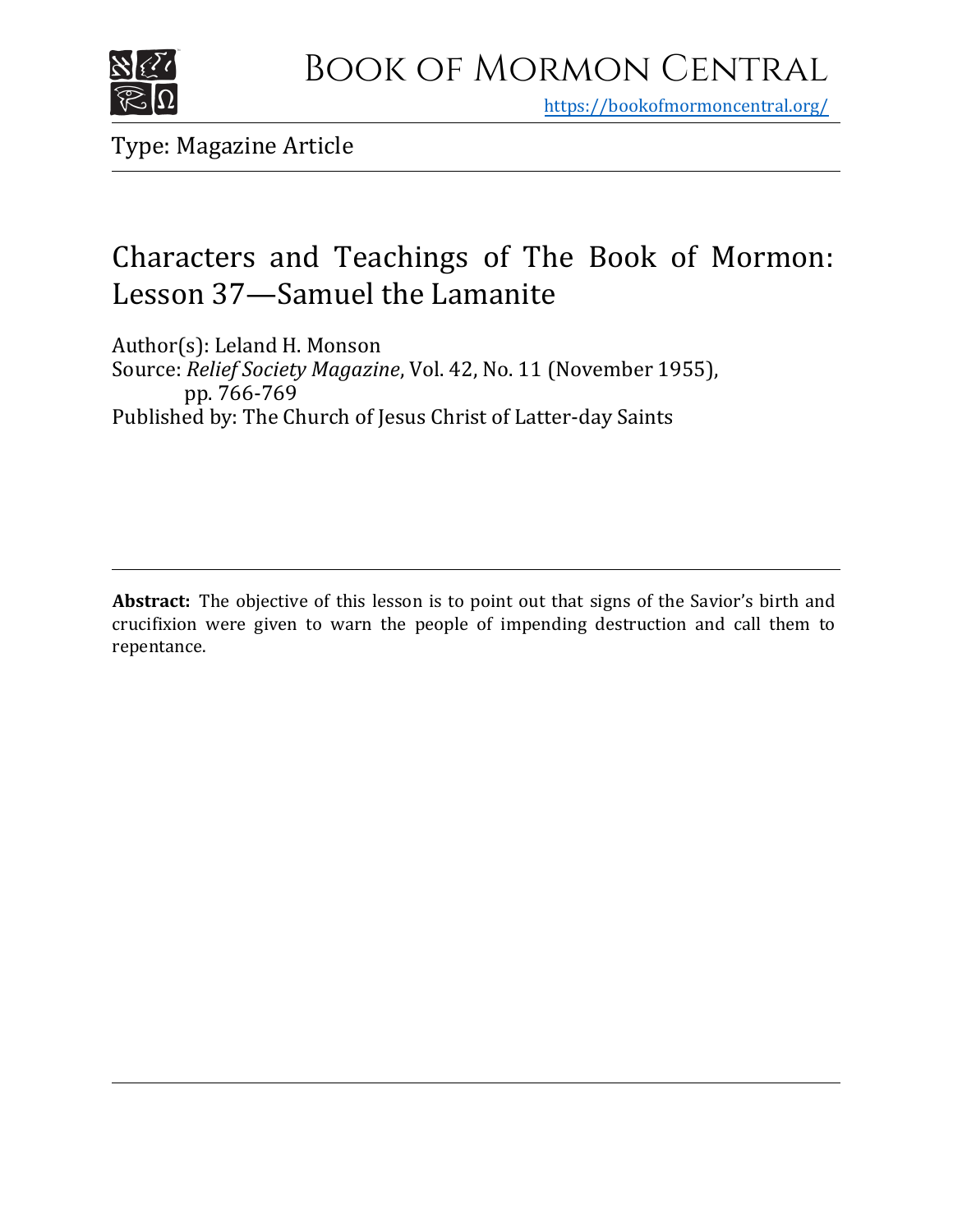# **LESSON DEPARTMENT**

 $S$ *heology*—Characters and Teachings of The Book of Mormon

**Lesson 37—Samuel the Lamanite**

Elder Leland H. Monson

**(Text:** The Book of Mormon: Helaman, chapters **13-16)** For Tuesday, February 7, 1956

Objective: To point out that signs of the Savior'<sup>s</sup> birth and crucifixion were given to warn the people of impending destruction and call them to repentance.

Samuel Warns *the Nephites*

^JBOUT six b.c. Samuel, the Lamanite, came into Zarahemla and began to preach to the Nephites. Because he called them to repentance, they cast him out. As he was leaving for his own country, the Lord spoke to him and told him to go back to Zarahemla and to prophesy to the people the things which he put into his heart.

The people blocked his entrance into the city, so he climbed the wall:

. . . stretched forth his hand and cried with <sup>a</sup> loud voice .... Behold, I, Samuel, a Lamanite, do speak the words of the Lord which he doth put into my heart; and behold he hath put it into my heart to say unto this people that the sword of justice hangeth over this people; and four hundred years pass not away save the sword of justice falleth upon this people (Helaman 13:4-5).

Continuing with his prophecy, he told of definite destruction unless the people repented and had faith on the Lord Jesus Christ who was coming to redeem all who had faith in him. Because of the wickedness of the people, he told them the Lord would take away his word from among them and his Spirit would also cease to strive with them. He further instructed them that there would be those among their enemies of the fourth generation who would live to see the destruction of the Nephites, except they repented. He warned the people in Zarahemla, in Gideon, and in the land roundabout.

Samuel gave to the people a specific example of the trouble that would come to them. Because of the wickedness and abomination of the people, and for their sakes, the

Page 766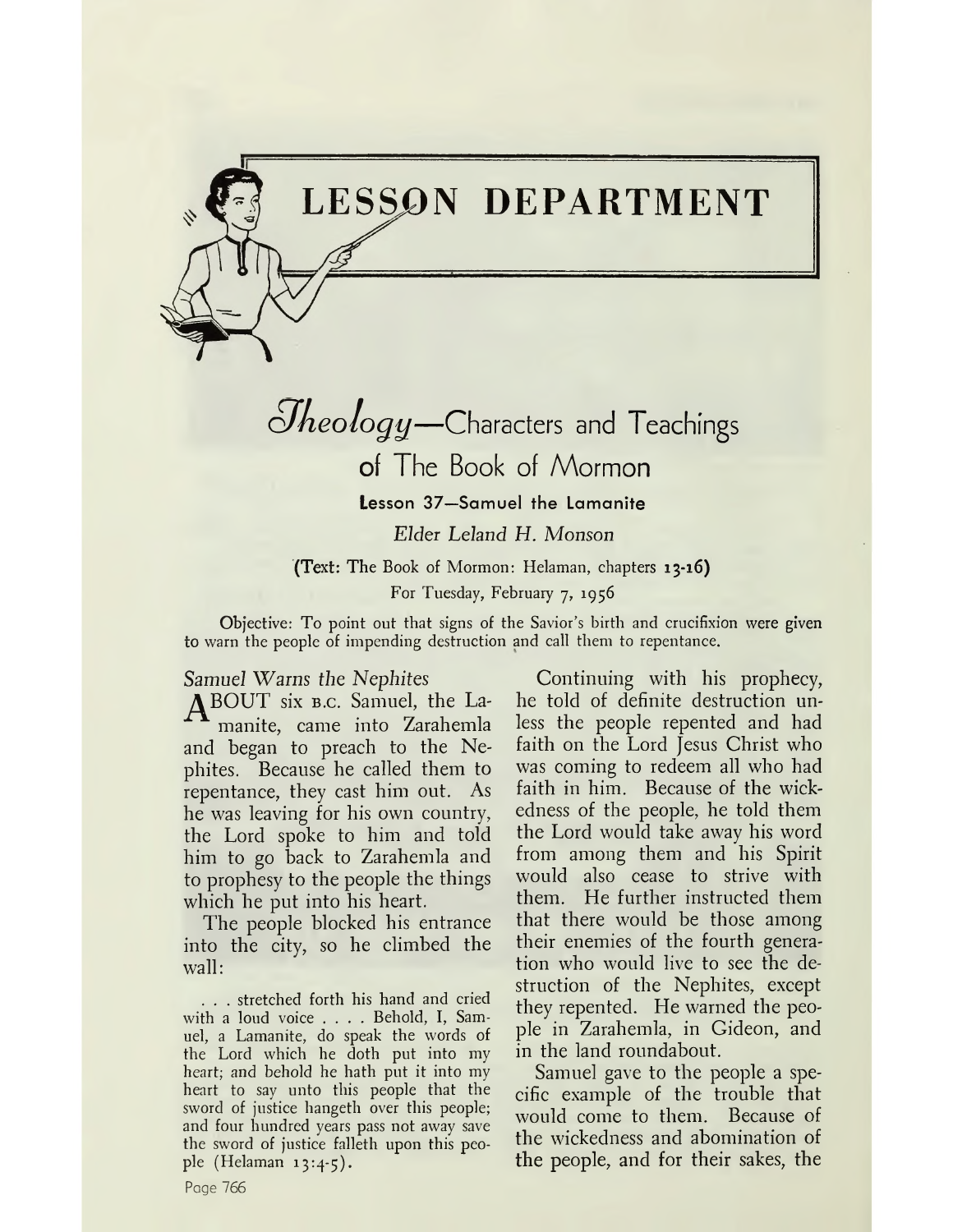Lord would send a curse upon the land, even a curse of slippery treasures.

And behold, the time cometh that he curseth your riches, that they become slippery, that ye cannot hold them; and in the days of your poverty ye cannot retain them (Helaman 13:31).

He informed them the time would come, unless they repented, that they would weep and howl in sorrow, saying:

Behold, we lay a tool here and on the morrow it is gone; and behold, our swords are taken from us in the day we have sought them for battle. Yea, we have hid up our treasures and they have slipped away from us, because of the curse of the land (Helaman 13:34-35).

#### *Signs of the Savior's Birth*

After calling the people to repentance and foretelling their destruction, if they did not cease seeking happiness in iniquity, Samuel gave to the people the signs of the Savior's birth and crucifixion. He said:

. . . five years more cometh, and behold, then cometh the Son of God to redeem all those who shall believe on his name. And behold, this will I give unto you for a sign at the time of his coming; for behold, there shall be great lights in heaven, insomuch that in the night before he cometh there shall be no darkness, insomuch that it shall appear unto man as if it was day. Therefore, there shall be one day and a night and a day, as if it were one day and there were no night; and this shall be unto you for a sign; for ye shall know of the rising of the sun and also of its setting; therefore they shall know of a surety that there shall be two days and a night; nevertheless the night shall not be darkened; and it shall be the night before he is born. And behold, there shall a new star arise, such an one as ye never have beheld; and this also shall be a sign unto you. And

behold this is not all, there shall be many signs and wonders in heaven (Helaman 14:2-6).

Samuel made it clear to the people that he gave these signs of the Savior's coming for the purpose of persuading them to believe in Christ. Believing in him would cause them to repent and to receive a remission of their sins.

### Signs of *the Savior's Crucifixion*

Having completed his enumeration and discussion of the signs which should precede the birth of the Savior in Bethlehem of Judea, Samuel gave them the signs of the crucifixion of Christ. Jesus Christ would be crucified, he told them, to bring to pass the resurrection from the dead, making it possible for all men to come back into the presence of God, redeeming them from their first death, which was spiritual, or banishment from the presence of God. The crucifixion, Samuel testified, would also make it possible for men to repent of their individual sins and receive a forgiveness of them. Those who would not repent would suffer a second spiritual death, banishment from God and from things which pertain to righteousness.

Concerning the signs of the Savior's crucifixion, he said:

... in that day that he shall suffer death the sun shall be darkened and refuse to give his light unto you; and also the moon and the stars; and there shall be no light upon the face of this land, even from the time that he shall suffer death, for the space of three days, to the time that he shall rise again from the dead. Yea, at the time that he shall yield up the ghost there shall be thunderings and lightnings for the space of many hours, and the earth shall shake and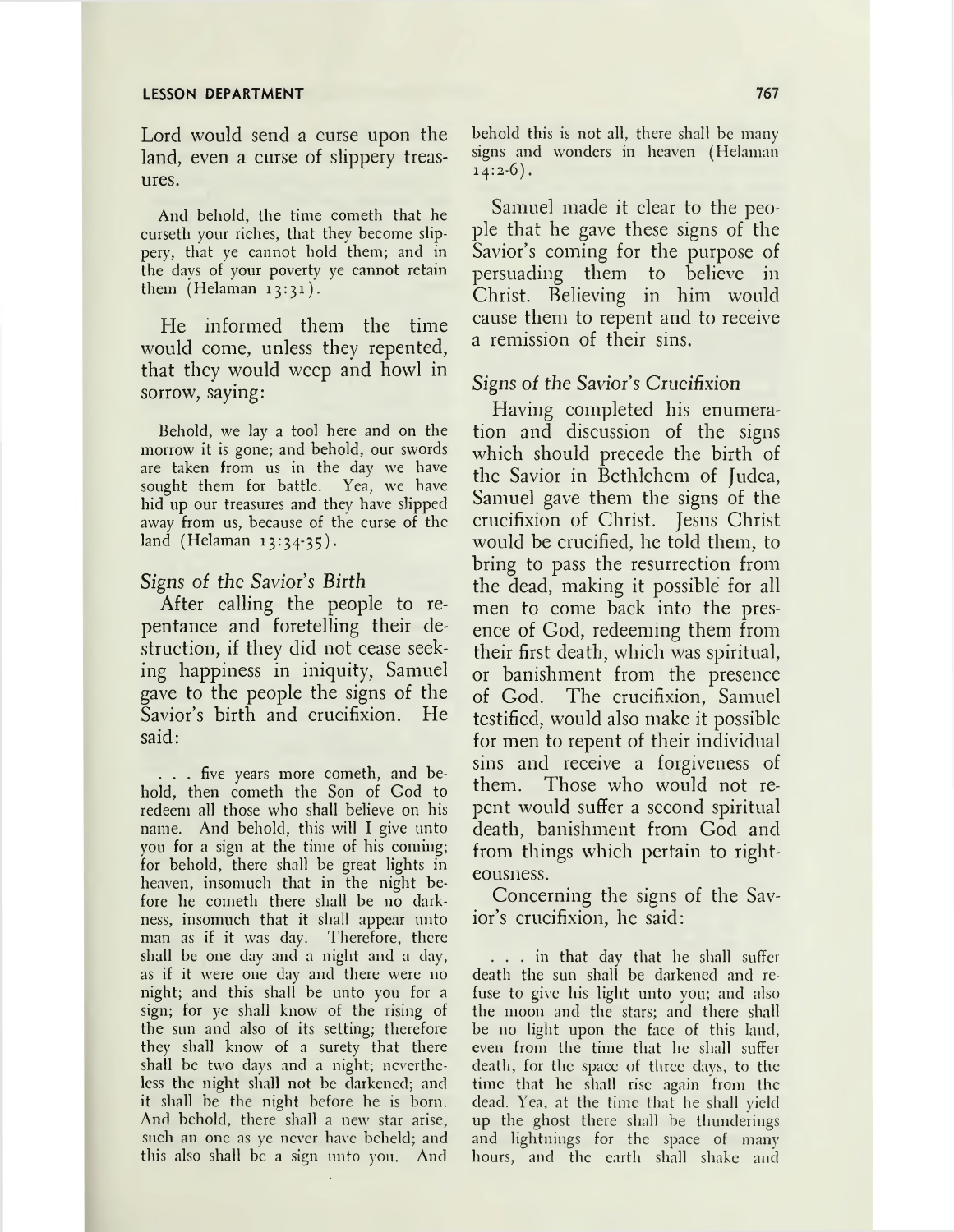tremble; and the rocks which are upon the face of this earth, which are both above the earth and beneath, which ye know at this time are solid, or the more part of it is one solid mass, shall be broken up (Helaman 14:20-21).

### *Samuel Declares Free Agency of the People*

Again Samuel told the people these signs were made known to them that ". . . there should be no cause for unbelief among the children of men" (Helaman 14:28). Following his announcement of the signs which would precede the birth and follow the crucifixion of the Master, Samuel pleaded with the people to repent saying:

. . . remember, remember, my brethren, that whosoever perisheth, perisheth unto himself; and whosoever doeth iniquity, doeth it unto himself; for behold, ye are free; ye are permitted to act for yourselves; for behold, God hath given unto you a knowledge and he hath made you free (Helaman 14:30).

As one ponders over these great signs of the Savior'<sup>s</sup> birth and crucifixion, he is impressed by the significance of the symbols. God used a symbol of light to indicate the birth of the Savior, and a symbol of darkness and destruction for his crucifixion. There is something beautiful, something poetic, about these symbols because they represent so aptly the great events they were designed to explain.

Samuel the Lamanite was not finished when he completed his discussion of the signs of the Savior'<sup>s</sup> birth and crucifixion. He continued by foretelling additional troubles which they faced because of their wickedness. Except they repented, he told them, their houses would be left desolate, their women would

suffer, for they would attempt to flee and there would be no place of refuge. God chastened his people during periods of wickedness, Samuel said, because he loved them.

#### *Lamanites to Be Preserved*

Samuel paid a tribute to his own people for their faithfulness after conversion, pointing out the fact that they had buried their weapons of war and had worked diligently to keep the commandments of God. Because of their steadfastness in Christ after conversion, the Lamanites would not be "utterly destroyed" even though they should dwindle in unbelief. He foretold:

. . . the Lord shall prolong their days, until the time shall come which hath been spoken of by our fathers, and also by the prophet Zenos, and many other prophets, concerning the restoration of our brethren, the Lamanites, again to the knowledge of the truth . . . and notwithstanding the many afflictions which they shall have, and notwithstanding they shall be driven to and fro upon the face of the earth, and be hunted, and shall be smitten and scattered abroad, having no place for refuge, the Lord shall be merciful unto them. And this is according to the prophecy, that they shall be brought to the true knowledge, which is the knowledge of their Redeemer, and their great and true shepherd, and be numbered among his sheep (Helaman 15:11-13).

#### *Nephites Warned to Repent*

No such promise of perpetuity was given to the Nephites. On the contrary, they were warned that unless they repented from their wicked ways, the Lord would "utterly destroy them."

As a result of the predictions and promises of Samuel, many Nephites believed on his words. They sought Nephi, repented, and confessed